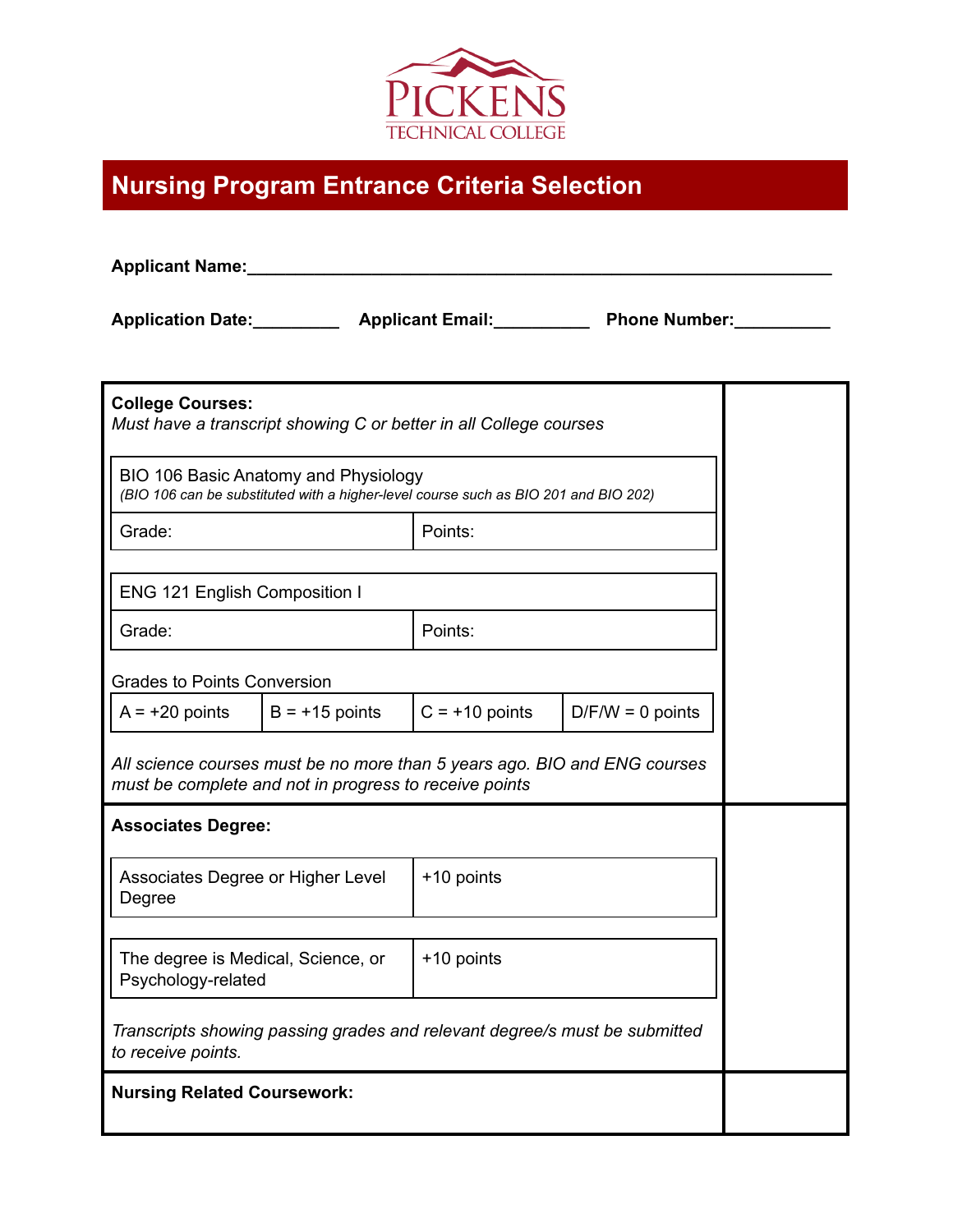| <b>Nutrition</b><br>Example: HWE 100 or HPR 108                                                           |            |            | +10 points |            |            |  |
|-----------------------------------------------------------------------------------------------------------|------------|------------|------------|------------|------------|--|
| Human Growth and Development<br>Example: PSY 235                                                          |            |            | +10 points |            |            |  |
| <b>Medical Terminology</b><br>Example: HPR 178                                                            |            |            | +10 points |            |            |  |
| College-Level Math<br>Example: MAT 103                                                                    |            | +10 points |            |            |            |  |
| Must submit a transcript showing passing grade to receive points. Courses in<br>progress will not count.  |            |            |            |            |            |  |
| <b>Work Experience in the Medical Field:</b><br>(Examples: CNA, MA, Pharm tech, Phlebotomy)               |            |            |            |            |            |  |
| Experience:<br>6-12 months                                                                                | 1-3 years  | 3-6 years  |            | 6-9 years  | 9+ years   |  |
| +5 points                                                                                                 | +10 points | +15 points |            | +20 points | +25 points |  |
| Must submit a letter of verification from employer showing recent, sustained<br>employment.               |            |            |            |            |            |  |
| <b>Reference Letters:</b>                                                                                 |            |            |            |            |            |  |
| 3 Professional Reference Letters (1<br>must be from a direct supervisor or<br>teacher)                    |            |            | +20 points |            |            |  |
|                                                                                                           |            |            |            |            |            |  |
| <b>ATI TEAS Test:</b><br>ATI TEAS Test is a mandatory Test used to assess Academic Preparedness<br>Level. |            |            |            |            |            |  |
| ATI TEAS Overall Proficient Score of<br>58.7 or better                                                    |            |            | +15 points |            |            |  |
| Or                                                                                                        |            |            |            |            |            |  |
| $+10$<br>TEAS test is waved due to a student<br>already having a degree                                   |            |            |            |            |            |  |
| TEAS exam must have an overall score of 58.7, and all sub areas must be<br>proficient or higher.          |            |            |            |            |            |  |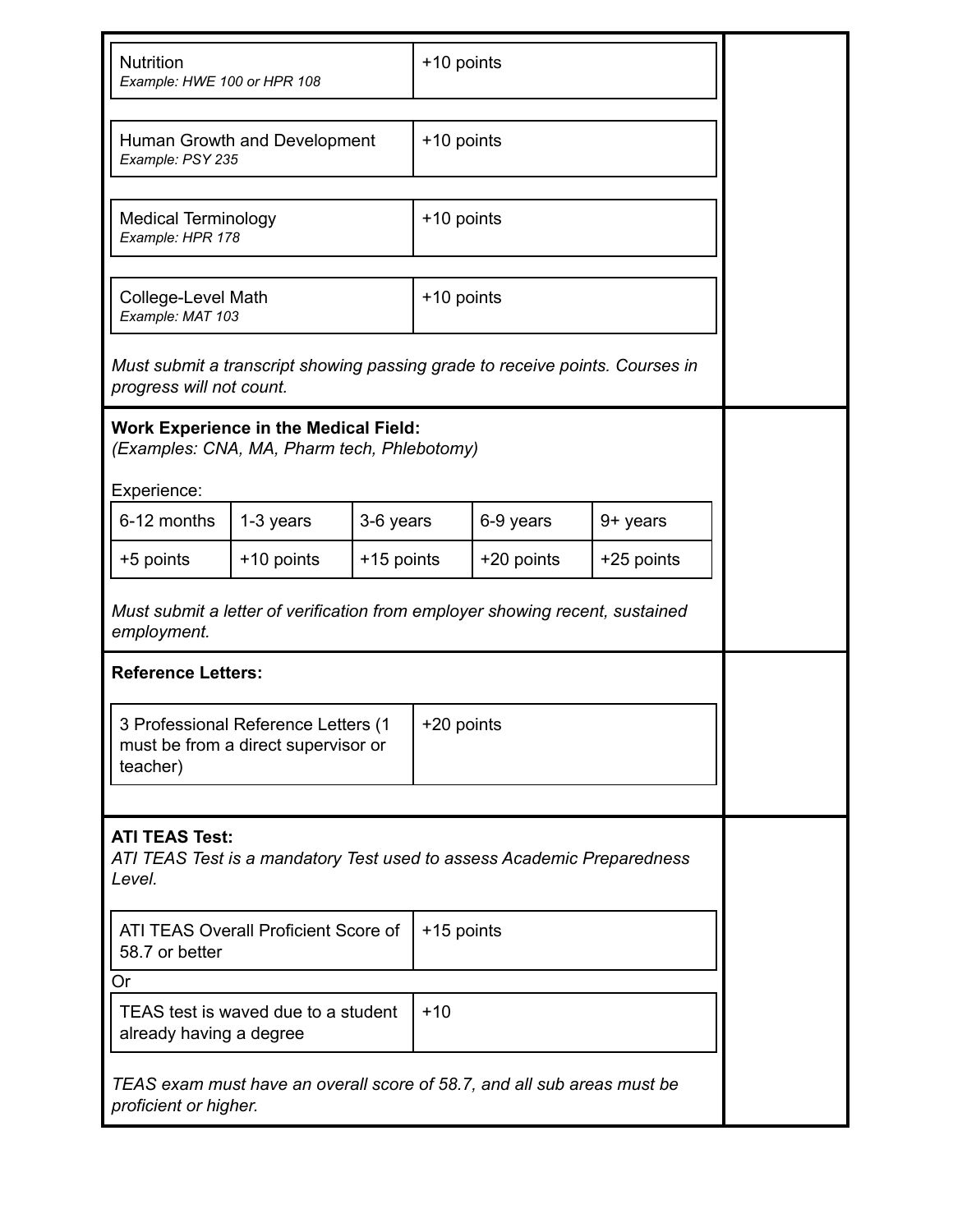| <b>Proof of COVID vaccination</b>                                                                                                                                                                                                                                                                                                                                                                                                                                                                                            |                                                                                                          |                                                                                                                                         |                                                                                                                                       |  |  |  |
|------------------------------------------------------------------------------------------------------------------------------------------------------------------------------------------------------------------------------------------------------------------------------------------------------------------------------------------------------------------------------------------------------------------------------------------------------------------------------------------------------------------------------|----------------------------------------------------------------------------------------------------------|-----------------------------------------------------------------------------------------------------------------------------------------|---------------------------------------------------------------------------------------------------------------------------------------|--|--|--|
| <b>Writing Prompt:</b>                                                                                                                                                                                                                                                                                                                                                                                                                                                                                                       |                                                                                                          |                                                                                                                                         |                                                                                                                                       |  |  |  |
| First, please list the top four reasons you want to be a licensed practical nurse<br>and the reason you chose Pickens Technical College for this education.<br>Second, write a short paragraph or two discussing those reasons listed in step<br>one. You may type or handwrite your response. You must print or type your full<br>name as it appears on your application. If you choose to handwrite your<br>response, it must be neat and legibly written. You must include your first and<br>last name on the submission. |                                                                                                          |                                                                                                                                         |                                                                                                                                       |  |  |  |
| You are not being assessed on perfect writing or punctuation. You will be<br>assessed on how well you are able to follow the instructions and how well you<br>are able to communicate your ideas in a list and a short written paragraph.<br>Applicant can be awarded up to 20 points                                                                                                                                                                                                                                        |                                                                                                          |                                                                                                                                         |                                                                                                                                       |  |  |  |
| <b>Writing Rubric</b>                                                                                                                                                                                                                                                                                                                                                                                                                                                                                                        |                                                                                                          |                                                                                                                                         |                                                                                                                                       |  |  |  |
| <b>Points:</b>                                                                                                                                                                                                                                                                                                                                                                                                                                                                                                               | 5                                                                                                        | $\overline{3}$                                                                                                                          | 1                                                                                                                                     |  |  |  |
| Organization                                                                                                                                                                                                                                                                                                                                                                                                                                                                                                                 | Writing has a<br>clear beginning,<br>middle, and end.                                                    | Writing is not 100<br>percent clear. It is<br>hard to follow<br>where the<br>beginning,<br>middle, and end<br>are in the<br>paragraph.  | Writing is<br>disorganized and<br>does not answer<br>the question.                                                                    |  |  |  |
| Content                                                                                                                                                                                                                                                                                                                                                                                                                                                                                                                      | Steps are clear,<br>organized, and<br>are easily<br>understandable.                                      | Steps are not<br>100 percent<br>clear; I have<br>questions about<br>the directions<br>given.                                            | Steps are<br>unclear. I have<br>many questions<br>and am not able<br>to understand<br>how the<br>response<br>answers the<br>question. |  |  |  |
| Quality                                                                                                                                                                                                                                                                                                                                                                                                                                                                                                                      | If handwritten,<br>writing is neat or<br>typed, and easy<br>to read. Full<br>name is printed<br>or typed | If handwritten,<br>writing is<br>generally neat<br>and it is easy to<br>make out most<br>words. First or<br>last name only<br>provided. | If handwritten,<br>writing is difficult<br>to read. Typed<br>work has many<br>misspellings.<br>Name omitted<br>from entry.            |  |  |  |
| Mechanics                                                                                                                                                                                                                                                                                                                                                                                                                                                                                                                    | Writing makes<br>sense, is                                                                               | Overall, the<br>writing makes                                                                                                           | Many areas for<br>improvement,                                                                                                        |  |  |  |